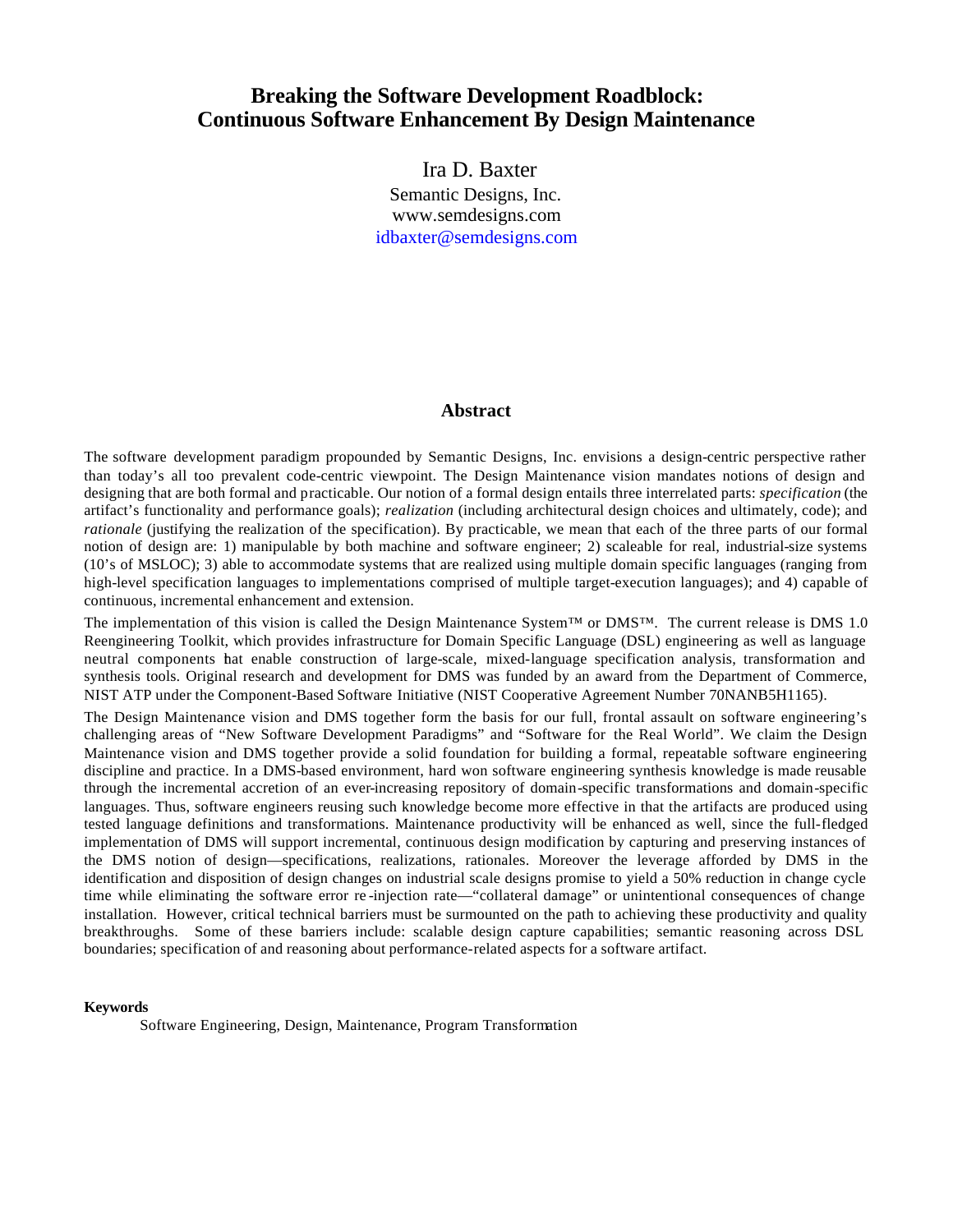#### **1 Design** *must* **be the Key Engineering Product**

Traditional software construction methods suffer from high development and maintenance costs as well as long delays. The resulting products often have a large number of errors, and are difficult to adapt to change over their lifespan. The fundamental cause of these problems is the loss of *mechanically*-processable design information about the software, from its specifications, to its architecture, algorithms and implementation, especially including rationale as to why the software is structured/implemented the way it is. Without such design information, software engineers are doomed to waste considerable time reinventing poor approximations of the true design, and consequently organizations repeatedly pay high (re)engineering costs and compound implementation errors.

Retaining design information by informal means such as documents or human-based system expertise does not allow fast or reliable transfer of that information to other engineering agents or automated tools. The solution to this is to mechanically capture and store system design information as designers work. To ensure that the design is accurate, the resulting system must be derived from the design, rather than informally coding from a design and later attempting to reconcile the as-implemented code with the proposed design. Capturing such design information in a mechanically processable form enables automation to be used during design and implementation, bringing the productivity of computing to the software engineering process.

Automated processing of design knowledge falls in two categories: analysis of a design, to identify consequences, strengths and weaknesses, and semi-automated code generation, to provide accelerated means for reliable implementation. Domain specific program transformation systems are a maturing technology that can provide a significant amount the necessary automation.

Finally, the engineering process must be viewed as continuous product enhancement by incremental design maintenance. Even "new" systems are designed and implemented incrementally over time. This paper offers a vision of Design Maintenance, sketched originally in [2,3,5], and outlines DMS, a tool under construction, which is intended to lead, in the long term, to a realization of the vision.

#### **2 What is a** *Design?*

The idea of capturing "designs" is certainly not new, and a plethora of CASE methodologies and tools have been proposed, implemented and used in the past. We contend that their payoff would have been much greater with a *commitment to a precise definition of design*. The failing of many CASE tools is caused by commitment to

extremely weak notions of design.

*The value of design information is in the set of questions it can potentially answer about the designed artifact.* We argue that a good definition of design must provide sufficient information to, in principle, answer *all* possible questions about the designed product, including What, How, and Why:

- What is the specification for the software, both:
	- o functionality and
	- o performance (e.g., constraints concerning environment, capacity, responsiveness, etc.)
- How the software is realized
	- o "architectural" design choices
	- o final code
- Why the realization meets the specification

Finally, such design information must be extensible thus admitting to answering new classes of questions as software engineering research and practice is able to formulate them. Each of the following subsections elaborates these components a design.

### **2.1 Domain-oriented Specifications**

The first component of a design is the *specification* of the software constructed. This answers the fundamental question of "What should the software do, and how well should it do it?" Such specifications must be formal, so that there can be no question about intent. They must also be complete; "specifications" which elide some desired behavior are not specifications, but merely projections of the intent. One cannot implement a perspective. We insist that a good design representation be able to specify the required functionality and performance completely, without over committing, to leave maximal room for implementation choices.

This opens the question of which *single* specific formalism should one choose for specification. A standard response to this question from much of the formal methods community is some variation of a mathematically based system involving quantifiers, sets, and relations (such a Z), on the grounds that all computations can in principle be expressed in this way. We hold that the question is malformed as it is predicated on the assumption that there can be a one-size-fits-all formalism.

Instead, we suggest that a software system specification should use *multiple, domain-specific languages* (DSLs) appropriate to the task at hand.<sup>1</sup> Using a DSL offers

<sup>&</sup>lt;sup>1</sup> We observe that this idea already actually appears in the implementation of practically every software system of any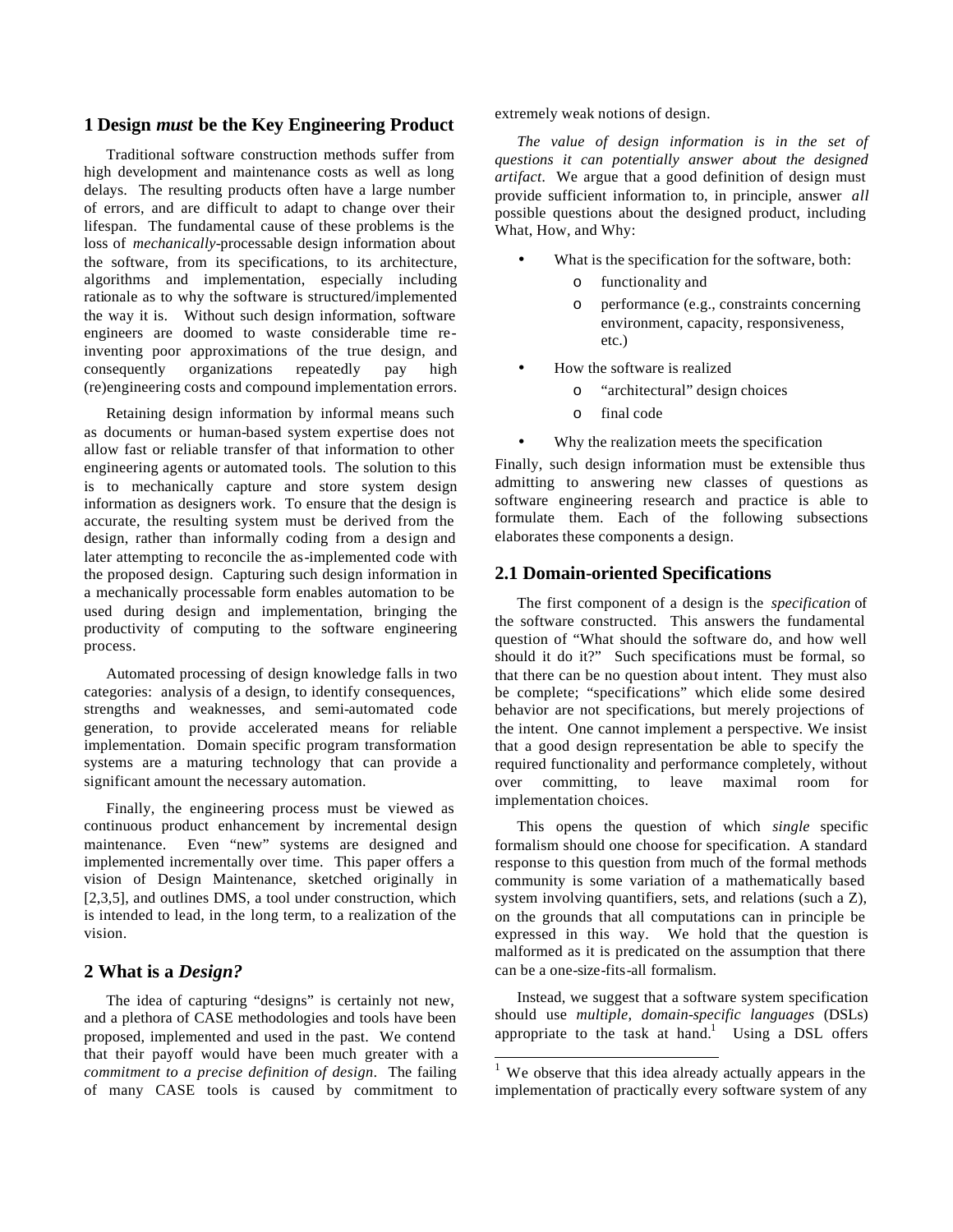brevity and clarity, by using the vocabulary of the problem domain. The practical utility of individual DSLs is shown by their variety [10]. DSLs enable specifications to be more easily encoded and reviewed, minimizing errors in encoding requirements. Since fixing requirements errors cost 10-100 times the cost of fixing coding errors, it makes sense to maximize the clarity of the actual system specification.

Each DSL must have a formal meaning. This is a necessity if there is to ever be any mechanical tool support, and if the "intuitive" meaning of the DSL, evident to the designer, is to make any sense. That formality may itself be expressed in terms of underlying but more abstract DSLs, finally grounding in algebras, the lambda calculus, or models. These underlying DSLs can provide the means for a mechanical system to reason about the user-level DSLs.

Complex software systems must almost always handle complex situations, which is unlikely to be covered by a single DSL. By using *multiple* DSLs, each appropriate to a particular aspect of the problem, one can express the overall functionality. For example, one could express a problem involving the specification of discrete control for factory automation in terms of hierarchical, Colored Petri nets [8] propagating values whose arithmetic is defined by multiple algebras (e.g., Boolean, Integer, and Time).

Use of multiple DSLs enables us to express the functionality with one set of DSLs, and the performance properties of the system using another set of DSLs. This could enable us to express performance of algorithms using a DSL for computational complexity, and performance specifications for storage in terms of a temporal calculus describing an eventual steady state. As other definitions of performance arise, appropriate DSLs can be designed for their specification. Performance DSLs are useful when there is a partial ordering over performance expressions, as this allows the comparison and selection of "better" performing implementations [2].

Finally, use of multiple DSLs is robust in the face of the impossibility of having the all-encompassing widespectrum language already designed in advance and suitable for every possible application. We can always fall back on whichever (or even many) of the mathematical specification languages seems best, as just another DSL.

A significant research challenge for this approach is the requirement to define the formal meaning of composite specifications coded in multiple DSLs. It requires that

composing DSLs mu st also have a formal meaning [9] (including formally defining certain compositions as nonsense). We hold that the expression and meaning of such compositions is itself a kind of DSL. The mathematical machinery for defining relations and therefore, compositions between the formal meanings of problem domains is beginning to appear in research on semantics with one promising area of inquiry being institution morphisms [12].

### **2.2 Software Realization**

The second component of software design is its *realization*, both in the concrete (i.e., the "executable source code") and in the abstract (how the software is mapped from specification into code). This answers the question, "How is the software implemented to achieve correct functionality and satisfactory performance with respect to the specification?"

Realizations are recursive decompositions of subsets of the functionality specification, in terms of lower-level specifications and functionality, usually in mixed target execution languages—"DSLs" such as C++, Prolog, HTML and Verilog. Consider again the example for factory automation. Places in the Colored Petri Net specification are realized by abstract sets of algebraic values, which in turn are realized by  $C_{++}$  arrays of structs representing individual values. Transitions in the Colored Petri Net are realized by predicate-triggered atomic transactions inspecting transition input states, and updating output states; the atomic transactions are realized in turn by state-update-calls to interrupt-disabled C++ code to move values from input place arrays to output place arrays, performing combinational arithmetic along the way.

The actual realization of a specification fragment in terms of lower level constructs is a design choice. This design choice would be recorded explicitly in the design. Such a record is fundamental to enable subsequent incremental design modification. As well it provides bidirectional traceability between the motivating specification fragment and its realization. This traceability will also allow later revalidating the design choice as legitimate if necessary, by informal inspection by other software engineers, or by automated proof based on the semantics of the specification fragments being realized, and the realizing implementation fragments. We remark that other design choices are typically possible and latent in the specification. The potential for other design choices enables redesign of the software during later maintenance.

The realization may be as complete as the stage of the implementation permits, from empty (no design work has been done) to fully realized as source code. Realization parts may be more or less complete than other parts. This

l scale. Typical examples include COBOL plus SQL, C++ and IDL. We see this at the specification level in UML with OCL, etc.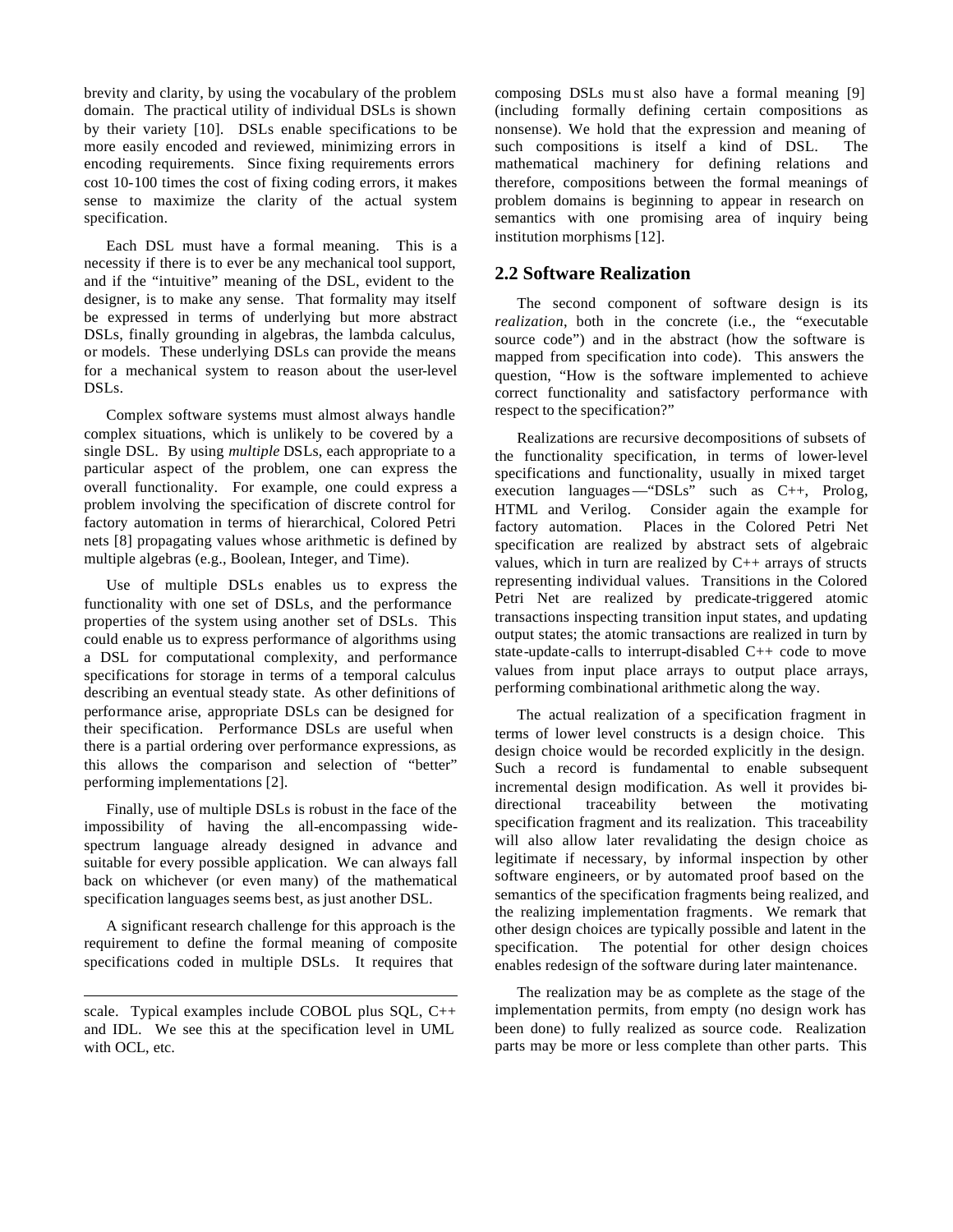allows an engineer to operate on any part of the design, either to extend it in detail towards an implementation, or to retract implementation steps, abstracting a portion of the software to be re-implemented with another technology [1]. Of course, a completed design has "code" components at all "leaves", and may thus be compiled to an executable system.

The part of the realization closer to the specification, that shows how the code is structured at a high level, would be generally termed *architecture* of the code. We view architecture as more fluid than others might; it is necessary to explain the structure of the code, but is itself just a consequence of higher-level design decisions that chose that architecture rather than some other<sup>2</sup>.

### **2.3 Rationale for Realization**

The third fundamental component of a design is the *rationale* justifying each design decision. The rationale explains, explicitly or implicitly, why the realization is correct from both functionality and performance points of view.

The correctness of the functionality relation between the specification and the implementation fragments can be validated by theorem proving over the semantics of both. This would be an implicit rationale. Actually carrying out the theorem-proving step would constitute "recovering" the justification, and can be arbitrarily expensive and therefore should be avoided.<sup>3</sup> An indirect but explicit validation would refer to an already-proven theorem about the relationship of an abstraction of the specification fragments and of the realization. Such a theorem implicitly constitutes a correctness-preserving program transformation, and we can store the program transformation in a library to act as the validation [2,3]. The notion of a transformation as a representation for the theorem motivates the use of program transformation systems as the automation engine underpinning Design Maintenance.

The validation of the implementation step must verify that the functionality is properly preserved *and* that the resulting fragment, ultimately code, achieves the specified *performance* properties. Performance properties are typically emergent from larger components, and are thus

secondary properties, achieved by choosing a realization that satisfies the desired performance characteristics. When the choice is made, one is obliged to assert or prove that the desired performance is achieved. The assertion or proof that it does so can be recorded to avoid later need to reprove [2,3]. To the extent practical, performance properties can be recorded with the transformation's definition to make evaluation more tractable. One can als o use goaldirected performance specification decomposition as a record.

## **3 Acquiring Designs**

We have outlined a formal design representation consisting of specification, realization, and rationale. Such a notion for design enables answering hard questions about the resulting software artifact: What does it do? How well does it perform? How is it implemented? Why is the implementation correct?

How can we acquire and use such designs to enhance productivity? The "pure" method suggests constructing a design from scratch. That is, from a specification find realizations that are rational. A practical method suggests these could be constructed for legacy software systems using reverse engineering to approximate the original design.

The pure approach can be imp lemented by manual engineering, much as present day software is laboriously hand-coded. Candidates for implementing specification fragments are enumerated, evaluated, and one is chosen, with the rationale for the choice made being encoded at the same time. The pure approach can also be implemented by using a program transformation system to select from a database of predefined transformations. In practice, we expect a mixed initiative in which transformation engines propose and engineers select, or engineers enrich the database of transformations with new transformations during implementation.

Having a database of transformations would enable a pattern-directed reverse engineering of code for which the design does not exist [4]. Transforms matching some fragment of the implementation would be proposed from the database of existing transformations. Each proposed transform implies a proposed specification being implemented. The engineer would validate and select from among the proposed transforms along with implied specifications and this would be recorded. Alternatively, the engineer would add new transforms as necessary to enrich the database of transforms.

### **4 Continuous Design Maintenance**

A simple model of design use would be big-bang

<sup>&</sup>lt;sup>2</sup> For us, architecture as a term better reflects those design decisions that are difficult to change, because much of the rest of the system depends on the architectural choices, leading to massive revision if changed.

<sup>&</sup>lt;sup>3</sup> In fact, if we were willing to do this, we would only need the specification, and could simply regenerate the code by theorem proving methods after every specification change.